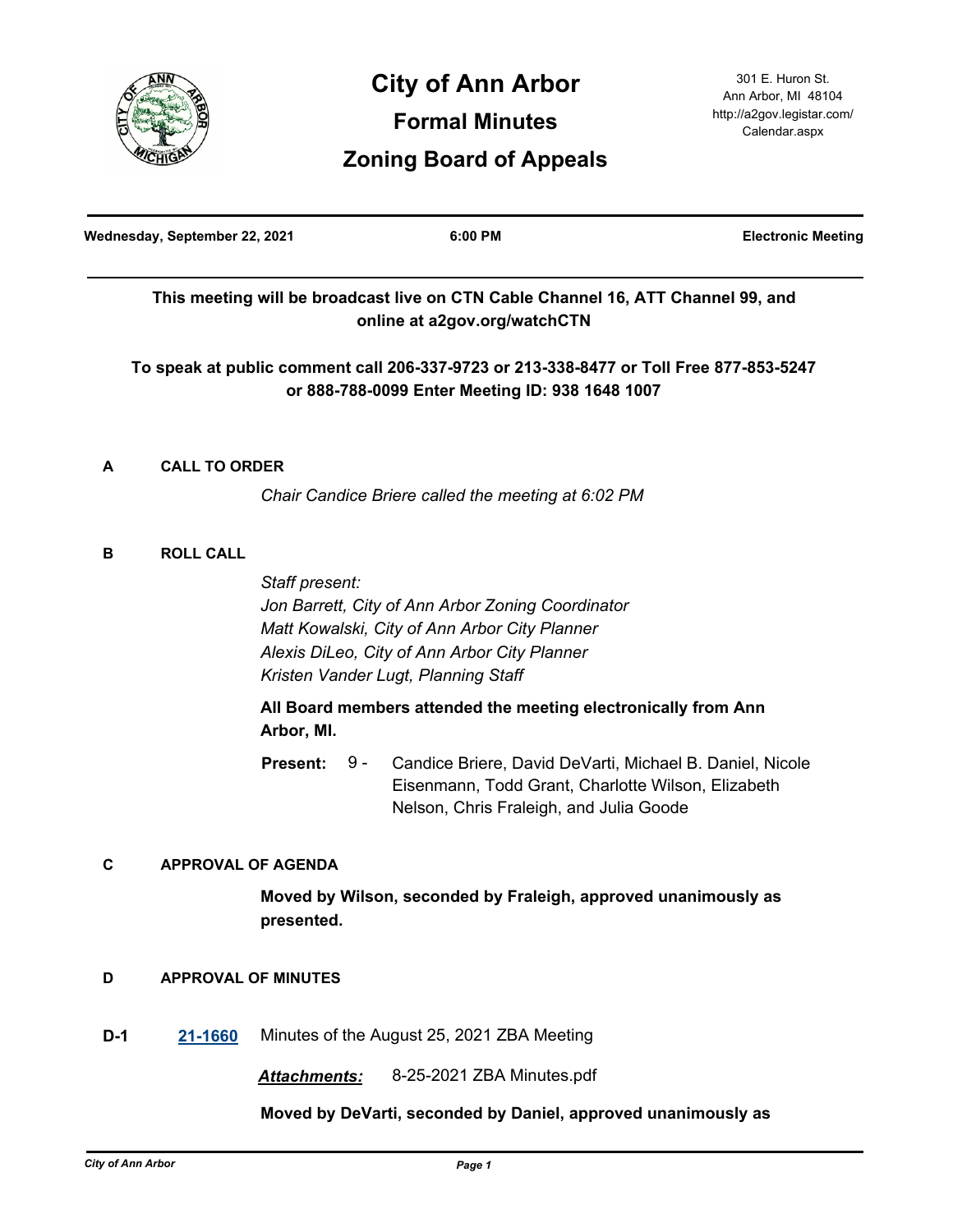#### **presented and forwarded to the City Council.**

Yeas: 9 - Chair Briere, DeVarti, Daniel, Eisenmann, Grant, Wilson, Councilmember Nelson, Fraleigh, and Goode 9 -

**Nays:** 0

#### **E PUBLIC HEARINGS**

**E-1 [21-1661](http://a2gov.legistar.com/gateway.aspx?M=L&ID=28587)** ZBA21-030; 3094 Lakewood Drive Peter and Patricia Jessup, property owners, are requesting relief from Section 5.32.2 Alteration to a Nonconforming Structure in order to construct a one-story four hundred square foot addition to the rear of the residence. The home is nonconforming as it does not meet the required 25-foot front setback along Andrea Court. The proposed addition will not encroach further into the front setback. The property is zoned R1C, Single-Family Residential.

> *Attachments:* ZBA21-030; 3094 Lakewood Dr Staff Report w Attachments.pdf

*Peter and Patricia Jessup, property owners, presented the proposed project.* 

*PUBLIC HEARING*

*Seeing no callers, Chair Briere closed the Public Hearing.*

**Moved by Wilson, seconded by Eisenmann, in petition ZBA21-030; 3094 Lakewood Dr: Alteration to a Nonconforming Structure:**

**The Zoning Board of Appeals hereby GRANTS relief from Section 5.32.2 Alteration to a Nonconforming Structure in order to construct a one-story four hundred square foot addition to the rear of the residence. The addition will not encroach further into the front setback. The addition is to be built per the submitted plans.**

**On a roll call vote, the vote was as follows with the Chair declaring the request granted.**

Yeas: 9 - Chair Briere, DeVarti, Daniel, Eisenmann, Grant, Wilson, Councilmember Nelson, Fraleigh, and Goode  $9 -$ 

**Nays:** 0

**E-2 [21-1662](http://a2gov.legistar.com/gateway.aspx?M=L&ID=28588)** ZBA21-033; 502 North State Street Rob Fowler, representing property owners, is requesting relief from Section 5.32.2 Alteration to a Nonconforming Structure, in order to allow a covered vestibule over egress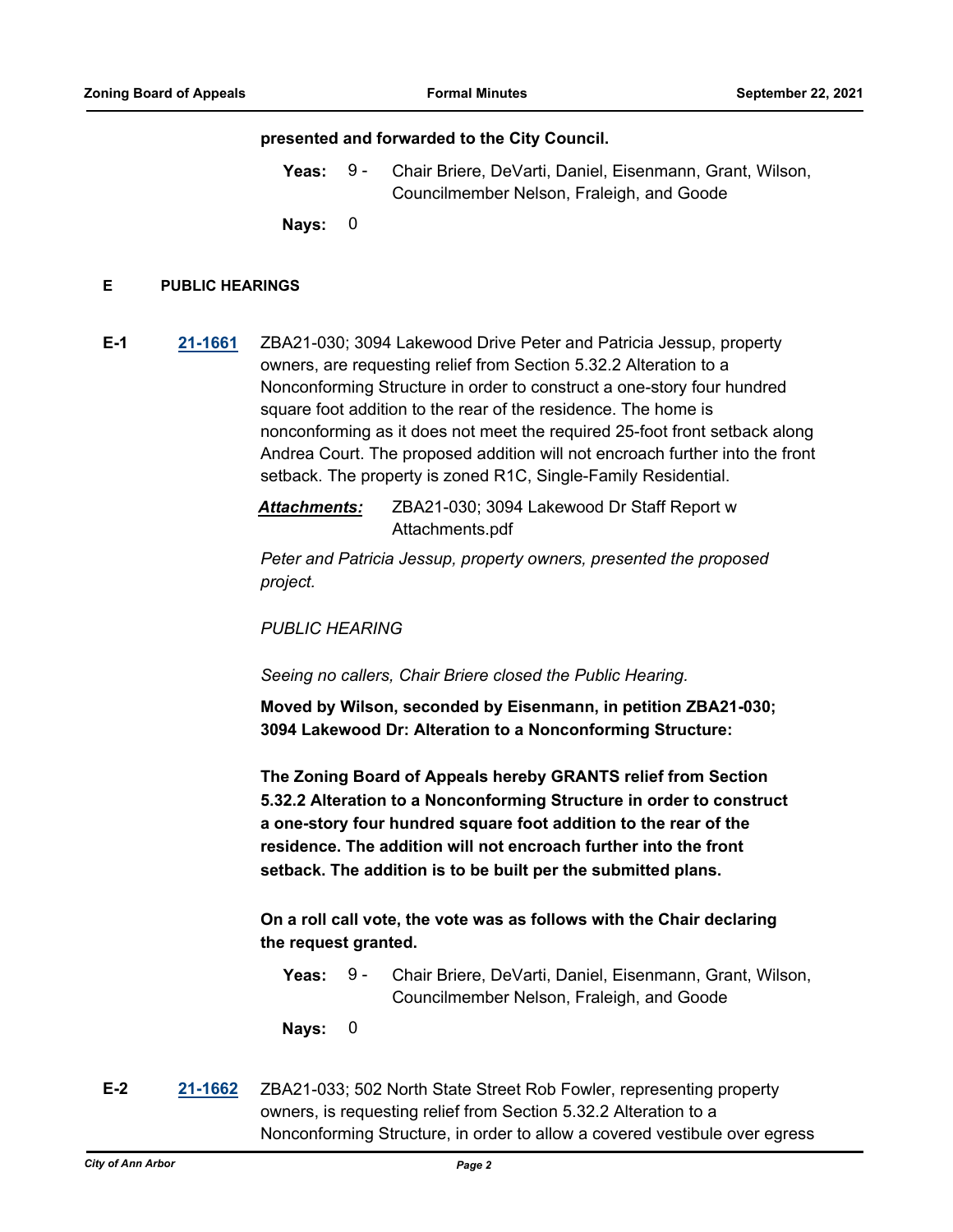stairs to remain in the current location. The home is nonconforming as it does not meet the required setbacks for the R4C district and the parcel does not meet the required 8,500 square feet of lot area for the district. The vestibule will not encroach further into the required side setback. The property is located in the Fourth Ward Historic District.

*Attachments:* ZBA21-033; 502 N State St Staff Report w Attachments.pdf

*Rob Fowler, present representing the proposed project.* 

*PUBLIC HEARING* 

*Seeing no callers, Chair Briere closed the Public Hearing.*

**Moved by Wilson, seconded by Eisenmann, in petition ZBA21-033; 502 N State St: Alteration to a Nonconforming Structure: The Zoning Board of Appeals hereby GRANTS relief from Section 5.32.2 Alteration to a Nonconforming Structure in order to a covered vestibule over egress stairs to remain in its current location. The structure will not encroach further into the required side setback. The construction is to be completed per HDC approval and the submitted plans.**

**On a roll call vote the vote was as follows with the Chair declaring the request granted.**

Yeas: 9 - Chair Briere, DeVarti, Daniel, Eisenmann, Grant, Wilson, Councilmember Nelson, Fraleigh, and Goode  $9 -$ 

**Nays:** 0

**E-3 [21-1663](http://a2gov.legistar.com/gateway.aspx?M=L&ID=28589)** ZBA21-034; 1300 South Maple Road Reagan Sims, representing property owner, is seeking a variance from Section 5.19.1 (A) Parking Standards Applicability. Grace Bible Church is proposing to construct a 34,000 square foot addition and a parking lot expansion of 107 spaces. The applicants request to reduce the requirement of 80 electric vehicle spaces to 10 electric vehicle spaces. The property is zoned R4B Multiple-Family Dwelling District.

> *Attachments:* ZBA21-034; 1300 S Maple Rd Staff Report w Attachments.pdf

*Reagan Simms, Jason Van Ryn, and Brandon Chenney, present representing the proposed project.* 

*PUBLIC HEARING*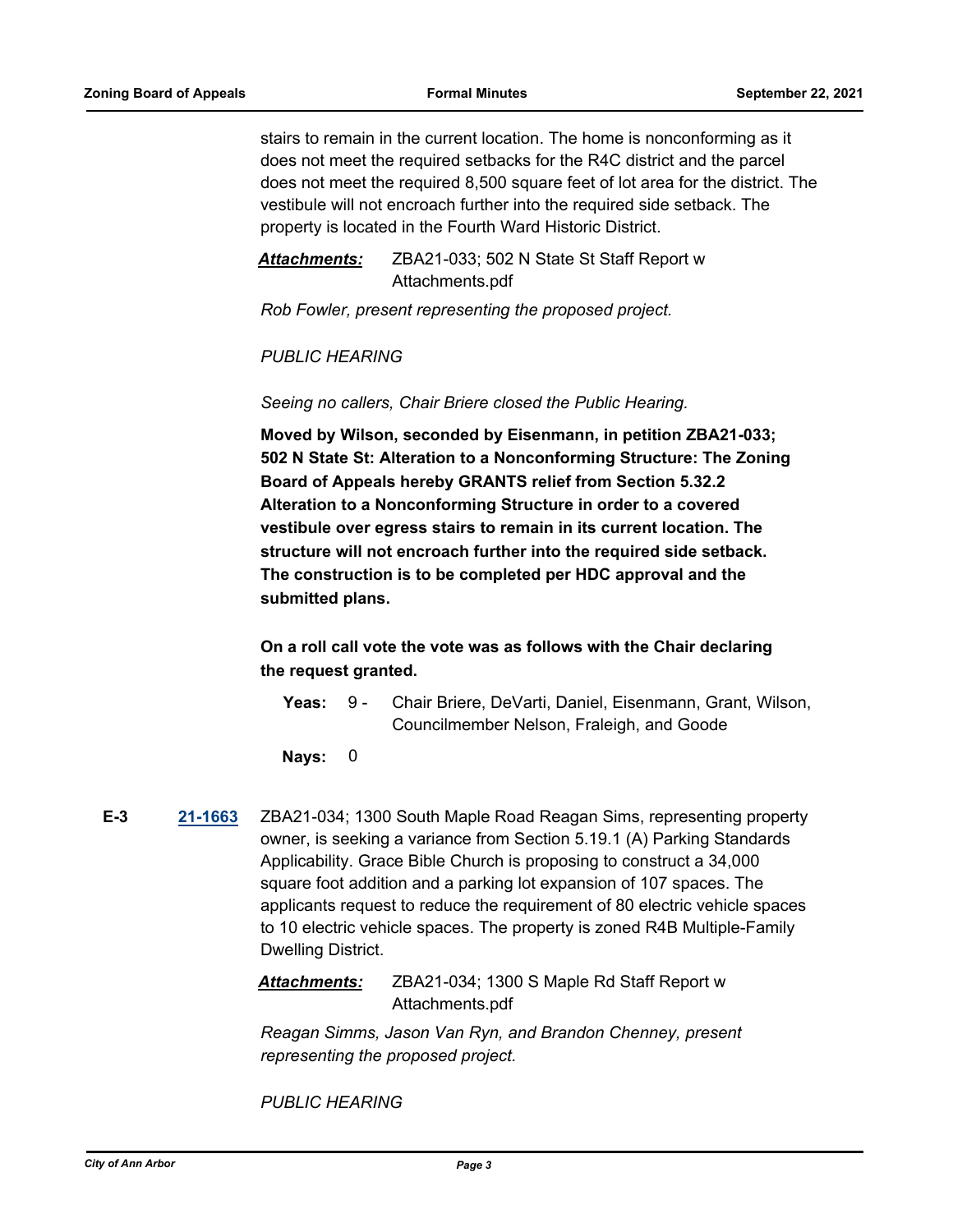*Seeing no callers, Chair Briere closed the Public Hearing.*

**Moved by DeVarti, seconded by Fraleigh, in petition ZBA21-034; 1300 South Maple Road Based on the following findings and in accordance with the established standards for approval, the Zoning Board of Appeals hereby GRANTS the following variance from Chapter 55 Unified Development Code Section 5.19. (A) Parking Standards Applicability.**

**Applicant is proposing the installation of 10 Electric Vehicle Parking stations. A variance of 70 Electric Vehicle Parking stations is being requested.**

**On a roll call vote, the vote is as follows with the Chair declaring the request denied.**

- **Yeas:** 4 Daniel, Eisenmann, Grant, and Councilmember Nelson
- **Nays:** 5 Chair Briere, DeVarti, Wilson, Fraleigh, and Goode
- **E-4 [21-1664](http://a2gov.legistar.com/gateway.aspx?M=L&ID=28590)** ZBA21-032; 3202 Chelsea Circle Darren McKinnon of First Martin Corporation, representing property owner, is seeking a variance from Section 5.19.1 (A) Parking Standards Applicability. The owners are proposing to construct a new community center and parking area. The request is to limit the required electric vehicle charging stations to the new infill development and exempt the existing developed area. The property is zoned R3, Townhouse Dwelling District.

*Attachments:* ZBA21-032; 3202 Chelsea Cir Staff Report w Attachments.pdf

*Ted Hirsch, Darren McKinnon, present representing the proposed project.* 

*PUBLIC HEARING*

*Seeing no callers, Chair Briere closed the Public Hearing.*

**Moved by DeVarti, seconded by Fraleigh in petition ZBA21-032; 3202 Chelsea Circle Based on the following findings and in accordance with the established standards for approval, the Zoning Board of Appeals hereby GRANTS the following variance from Chapter 55 Unified Development Code Section 5.19.1(A) Parking Standards Applicability.**

**Applicant is proposing the installation of 106 Electric Vehicle Parking stations. A variance of 469 Electric Vehicle Parking stations**